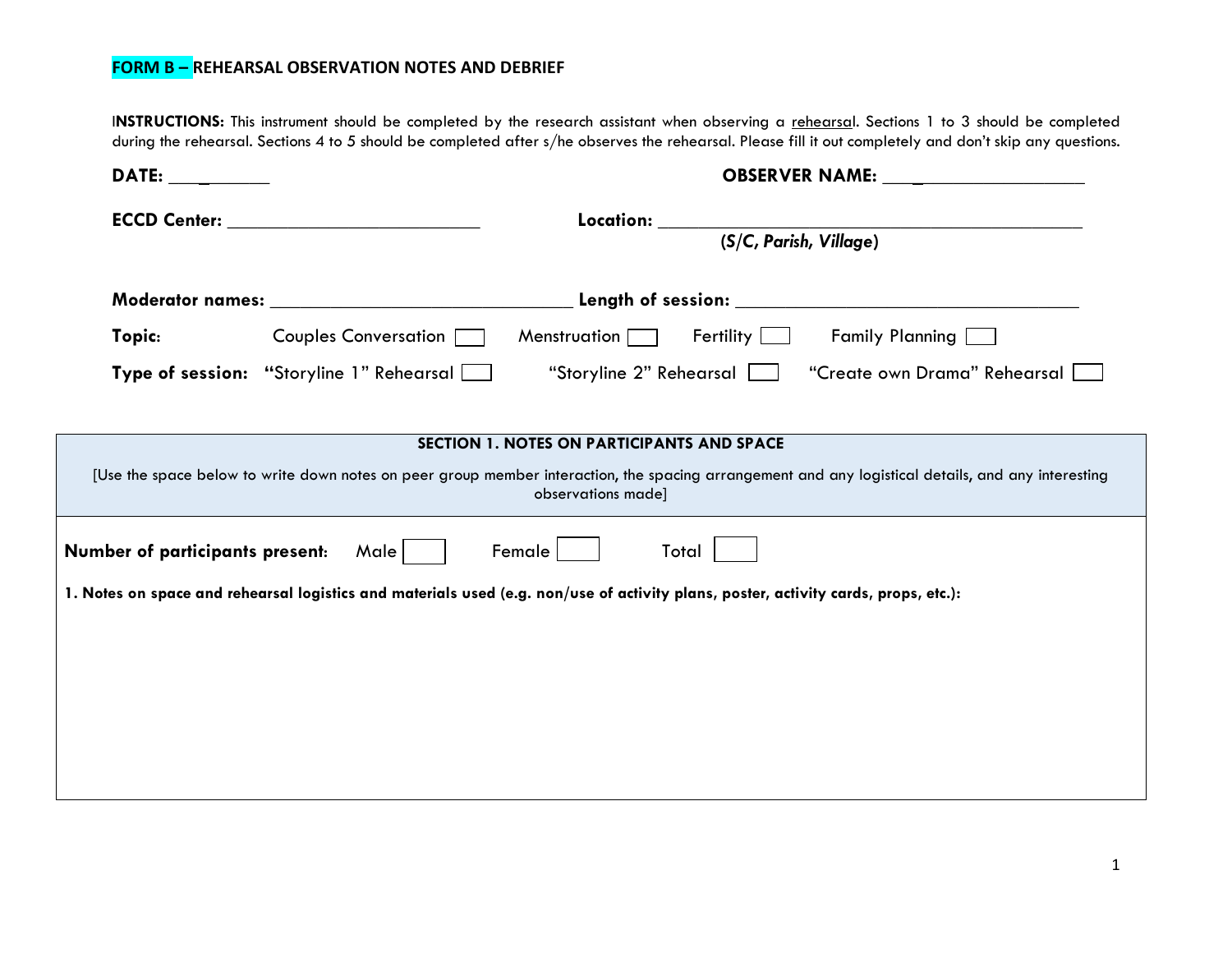**2. General environment, mood and interaction of peer group moderators and peer group members members (e.g. levels of participation for women vs. female, older vs. younger participants, lively? Dull? A lot of talking? No talking?; e.g.):**

**3. Please write a general overview of the rehearsal steps (following the flow of the activities)** *(how was the activity done? How did they follow the activity plan steps? Was it easy for participants to volunteer to act? Did any of them volunteer to direct the rehearsals? Did they take long to create their drama, etc):*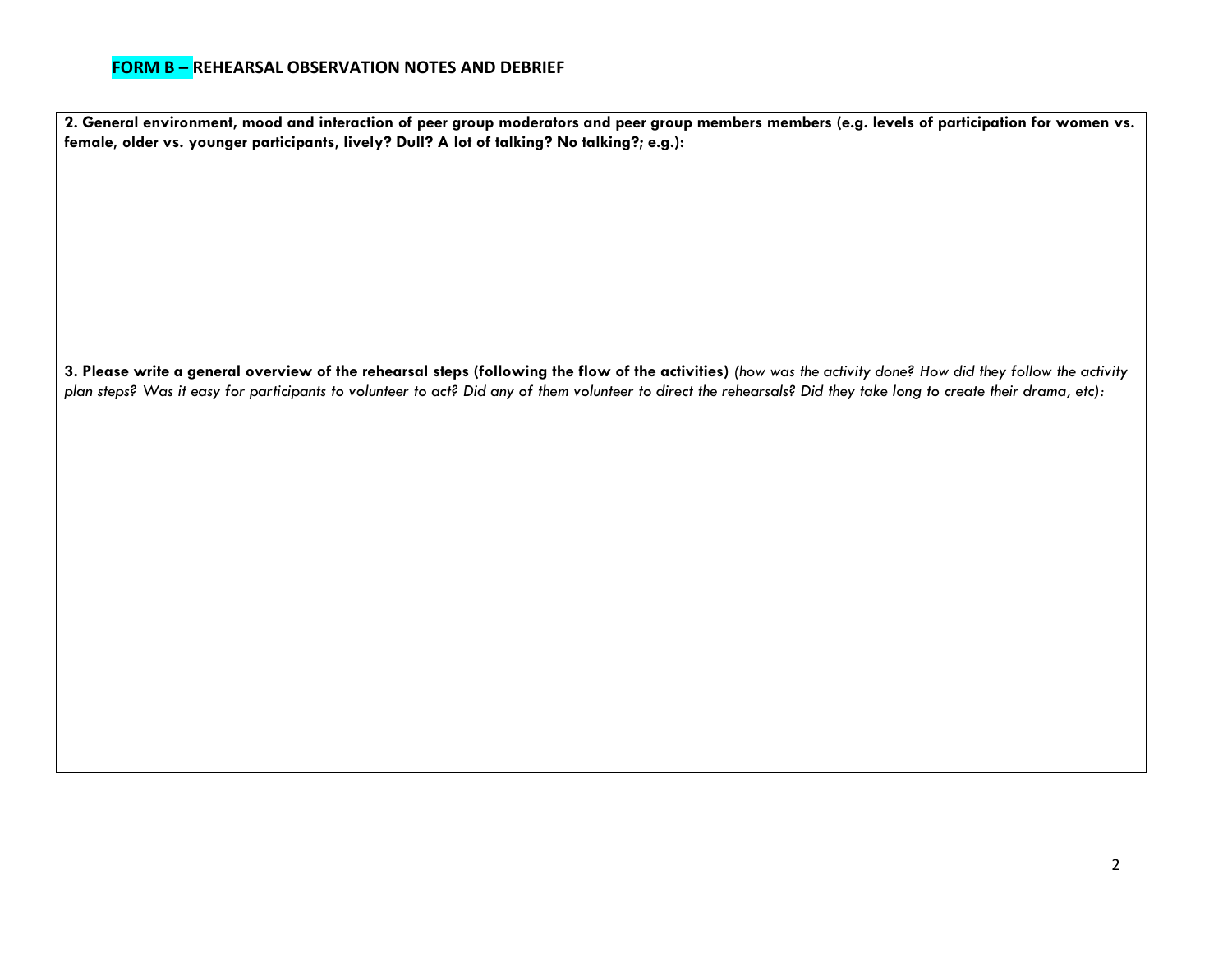| SECTION 2. NOTES ON SCENES AND MESSAGING                                                                                                                                                              |                          |                                   |                      |  |  |  |
|-------------------------------------------------------------------------------------------------------------------------------------------------------------------------------------------------------|--------------------------|-----------------------------------|----------------------|--|--|--|
| [Use the space below to write down notes on the different scenes during the rehearsal. Record your observations and key points in the boxes provided according to the                                 |                          |                                   |                      |  |  |  |
| different activities you list in the first column]<br>Type of scene (include brief<br>Verbal discussion, reactions interactions & "direct quotes";<br>What is interesting/<br>Key FA / FP messages or |                          |                                   |                      |  |  |  |
| description)                                                                                                                                                                                          | moderation points shared | <b>Body language and behavior</b> | surprising/confusing |  |  |  |
|                                                                                                                                                                                                       |                          |                                   |                      |  |  |  |
|                                                                                                                                                                                                       |                          |                                   |                      |  |  |  |
|                                                                                                                                                                                                       |                          |                                   |                      |  |  |  |
|                                                                                                                                                                                                       |                          |                                   |                      |  |  |  |
|                                                                                                                                                                                                       |                          |                                   |                      |  |  |  |
|                                                                                                                                                                                                       |                          |                                   |                      |  |  |  |
|                                                                                                                                                                                                       |                          |                                   |                      |  |  |  |
|                                                                                                                                                                                                       |                          |                                   |                      |  |  |  |
|                                                                                                                                                                                                       |                          |                                   |                      |  |  |  |
|                                                                                                                                                                                                       |                          |                                   |                      |  |  |  |
|                                                                                                                                                                                                       |                          |                                   |                      |  |  |  |
|                                                                                                                                                                                                       |                          |                                   |                      |  |  |  |
|                                                                                                                                                                                                       |                          |                                   |                      |  |  |  |
|                                                                                                                                                                                                       |                          |                                   |                      |  |  |  |
|                                                                                                                                                                                                       |                          |                                   |                      |  |  |  |
|                                                                                                                                                                                                       |                          |                                   |                      |  |  |  |
|                                                                                                                                                                                                       |                          |                                   |                      |  |  |  |
| Note any questions or comments raised by the peer group members during the rehearsal activities and how the moderator/s answered the questions:                                                       |                          |                                   |                      |  |  |  |
|                                                                                                                                                                                                       |                          |                                   |                      |  |  |  |
|                                                                                                                                                                                                       |                          |                                   |                      |  |  |  |
|                                                                                                                                                                                                       |                          |                                   |                      |  |  |  |
|                                                                                                                                                                                                       |                          |                                   |                      |  |  |  |
|                                                                                                                                                                                                       |                          |                                   |                      |  |  |  |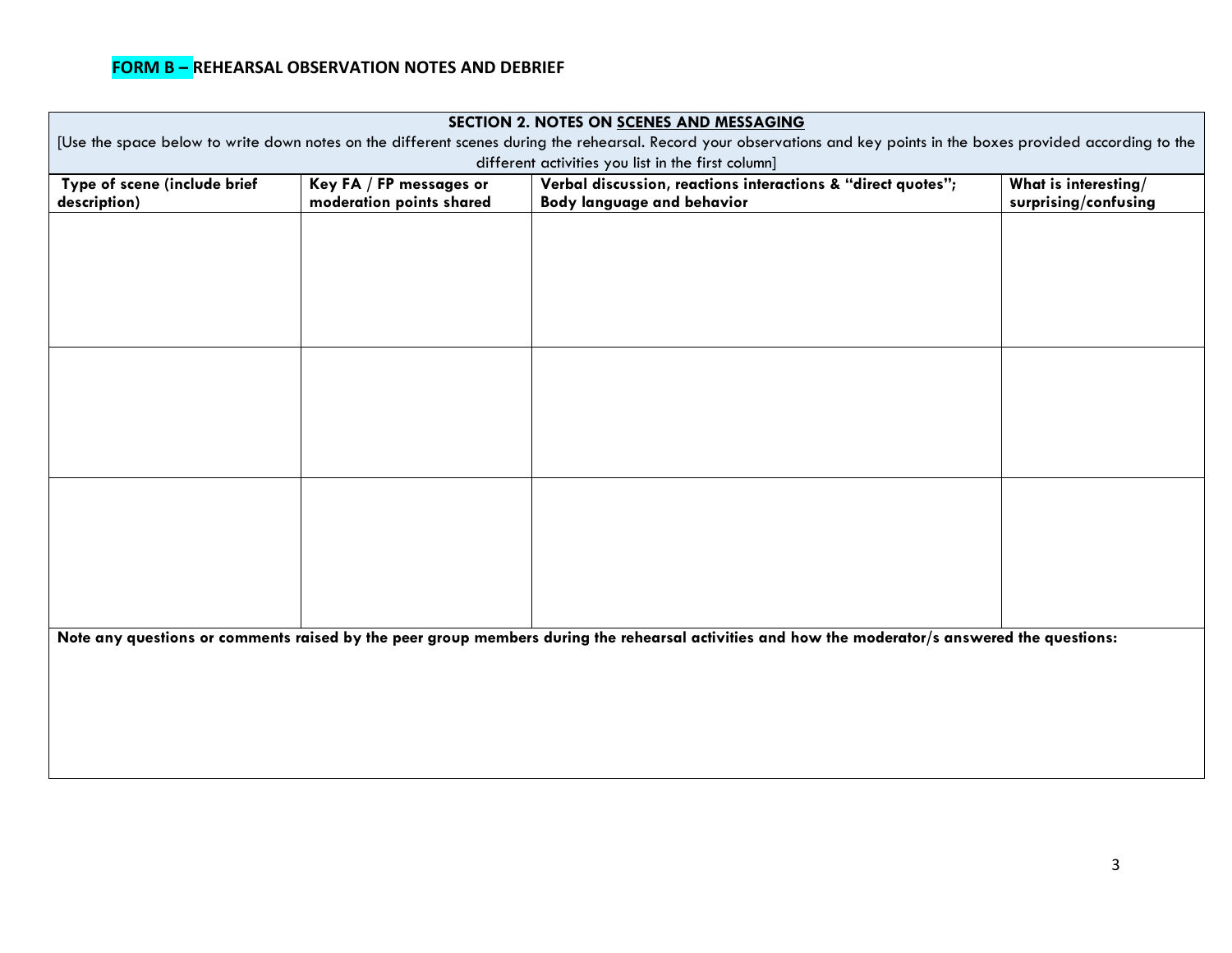I**NSTRUCTIONS:** *After the rehearsal, ask both moderators to discuss how s/he felt about the session using below questions. Give both moderators the opportunity to discuss; note any differences in responses between the moderators. Write notes on the side if you notice differences in responses.*

| <b>SECTION 3: DEBRIEF WITH MODERATORS</b>                                                                                                                                                 |                                                         |  |  |  |
|-------------------------------------------------------------------------------------------------------------------------------------------------------------------------------------------|---------------------------------------------------------|--|--|--|
| <b>Item</b>                                                                                                                                                                               | Response                                                |  |  |  |
| 1. Overall, how do you think the rehearsal<br>went?                                                                                                                                       | Very Good<br>Fair<br>Poorly                             |  |  |  |
| 2. How much time did you spend preparing<br>for this rehearsal?                                                                                                                           | (Hour, Minutes)                                         |  |  |  |
| 3. How prepared did you feel today directing<br>this rehearsal?                                                                                                                           | Very prepared<br>Somewhat prepared<br>Not well prepared |  |  |  |
| 4. What kind of support, if at all, did you<br>receive from your CDO in preparation for this<br>rehearsal? Please explain.                                                                |                                                         |  |  |  |
| 5. Were there any steps or parts of the<br>rehearsal that were confusing or hard to<br>explain? If yes, please explain.                                                                   |                                                         |  |  |  |
| 6. What do you think worked well during the<br>rehearsal?                                                                                                                                 |                                                         |  |  |  |
| 7. What do you think did not work so well<br>during the rehearsal?                                                                                                                        |                                                         |  |  |  |
| 9. Is there anything you would like to improve<br>for next time? If yes, please explain.                                                                                                  |                                                         |  |  |  |
| 10. Please use this space to note any<br>difference in answers or interactions between<br>the male and female moderators. You can also<br>use this space to write any other observations. |                                                         |  |  |  |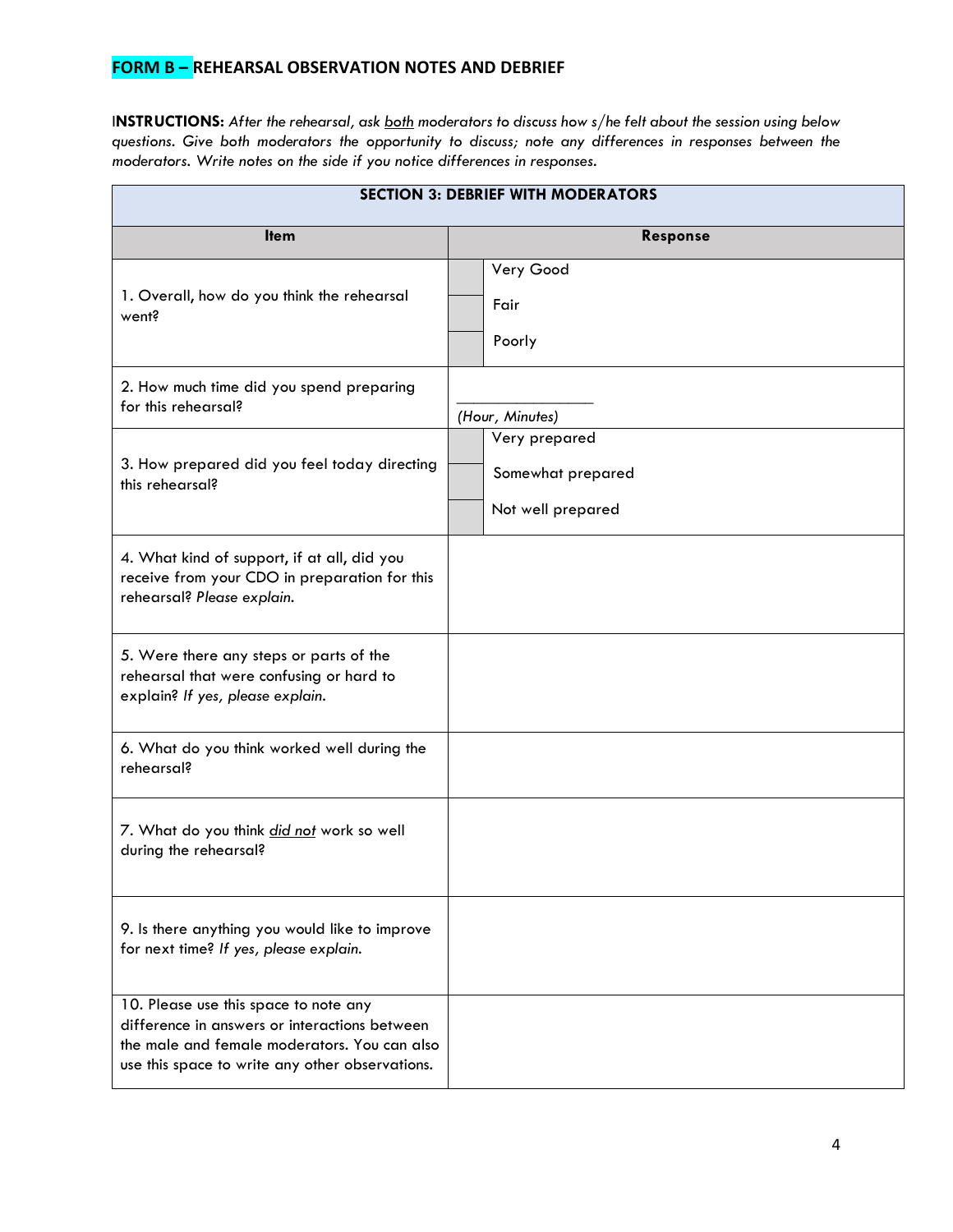I**NSTRUCTIONS:** *After the peer group meeting and moderator debrief, use the form below to write down your assessment of the message delivery and participation levels of the rehearsal.*

| <b>SECTION 4: MESSAGE DELIVERY</b>                                                                                                                                                           |  |                                                                             |  |  |
|----------------------------------------------------------------------------------------------------------------------------------------------------------------------------------------------|--|-----------------------------------------------------------------------------|--|--|
| [Check the grey box below to select an answer]                                                                                                                                               |  |                                                                             |  |  |
| <b>Item</b>                                                                                                                                                                                  |  | Response                                                                    |  |  |
| 1. Did the moderator/s follow the steps in the<br>activity plan for this rehearsal?                                                                                                          |  | Almost all of the time<br>Some of the time<br>Did not follow the guidelines |  |  |
| 2. Was there any incorrect information that the<br>moderator/s included?<br>Or any incorrect information that peer group<br>members shared that the moderator did not<br>correct or clarify? |  | Yes<br>No<br>If yes, please explain:<br>Yes<br>No                           |  |  |
| 3. Did Peer Group members ask any questions<br>that the Moderator/s was not able to answer?<br>What were these questions? How did the<br>moderator/s respond?                                |  | If yes, please explain:                                                     |  |  |
| 4. Overall, how would you rate the<br>moderator/s' ability to direct the rehearsal?                                                                                                          |  | Very good<br>Fair<br>Poor<br>Please explain:                                |  |  |